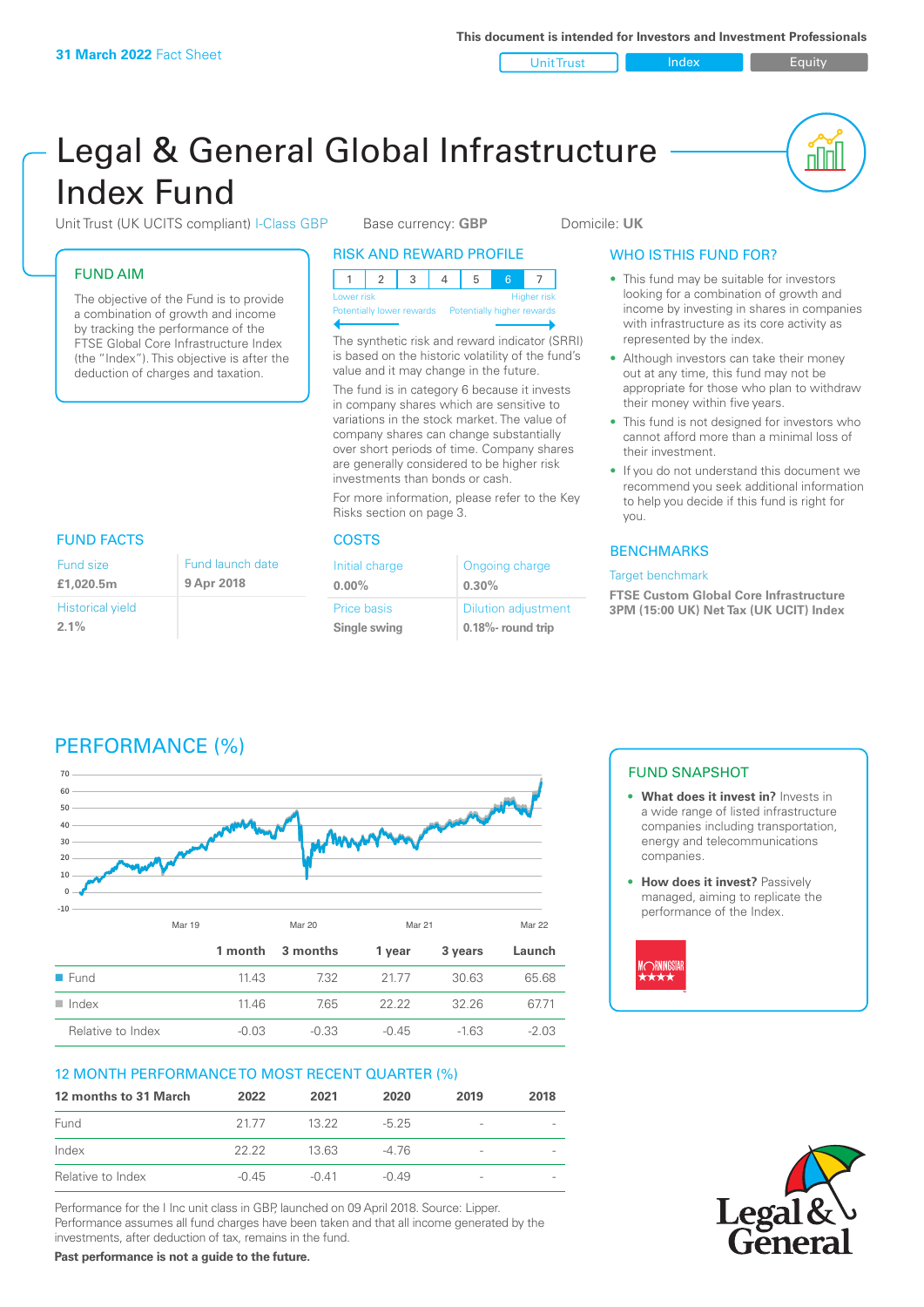# Legal & General Global Infrastructure Index Fund

Unit Trust (UK UCITS compliant) I-Class GBP

# PORTFOLIO BREAKDOWN

All data sources are a combination of LGIM and the Fund Accountant unless otherwise stated. Totals may not sum to due to rounding. In order to minimise transaction costs, the Fund will not always own all the assets that constitute the index and on occasion it will own assets that are not in the index. The number of fund holdings can also differ from the index due to corporate events and proxy holdings.



# SECTOR (%)

| <b>Utilities</b>           | 50.6 |
|----------------------------|------|
| $\blacksquare$ Industrials | 25.3 |
| ■ Energy                   | 13.0 |
| ■ Real Estate              | 8.5  |
| ■ Telecommunications       | 26   |
| ■ Consumer Discretionary   | 0.1  |
| ■ Other                    | 0.0  |
|                            |      |



# MARKET CAPITALISATION (%) TOP 10 HOLDINGS (%)

| ■ Large              | 64.7 |
|----------------------|------|
| $\blacksquare$ Mid   | 29.8 |
| $\blacksquare$ Small | 5.6  |

■ Top 10 holdings 37.5% Rest of portfolio 62.5% No. of holdings in fund 254 No. of holdings in index 238

| Union Pacific                | 65  |
|------------------------------|-----|
| Nextera Energy               | 61  |
| American Tower               | 41  |
| Enbridge                     | 34  |
| Duke Energy                  | 3.1 |
| Csx                          | 3 O |
| Canadian National Railway Co | 29  |
| Crown Castle International   | 29  |
| Canadian Pacific Railway     | 28  |
| Southern Co                  | 28  |
|                              |     |

# COUNTRY (%)

|               | <b>United States</b> | 63.9 |  |
|---------------|----------------------|------|--|
|               | Canada               | 13.6 |  |
|               | Japan                | 3.4  |  |
| $\frac{4}{3}$ | United Kingdom       | 3.1  |  |
|               | Spain                | 2.2  |  |
|               | Hong Kong            | 1.8  |  |
|               | Australia            | 1.8  |  |
|               | China                | 1.6  |  |
|               | Italy                | 1.6  |  |
|               | Other                | 7.1  |  |
|               |                      |      |  |



comprises 25 fund managers, supported by two analysts. Management oversight is provided by the Global Head of Index Funds. The team has average industry experience of 15 years, of which seven years has been at LGIM, and is focused on achieving the equally important objectives of close tracking and maximising returns.